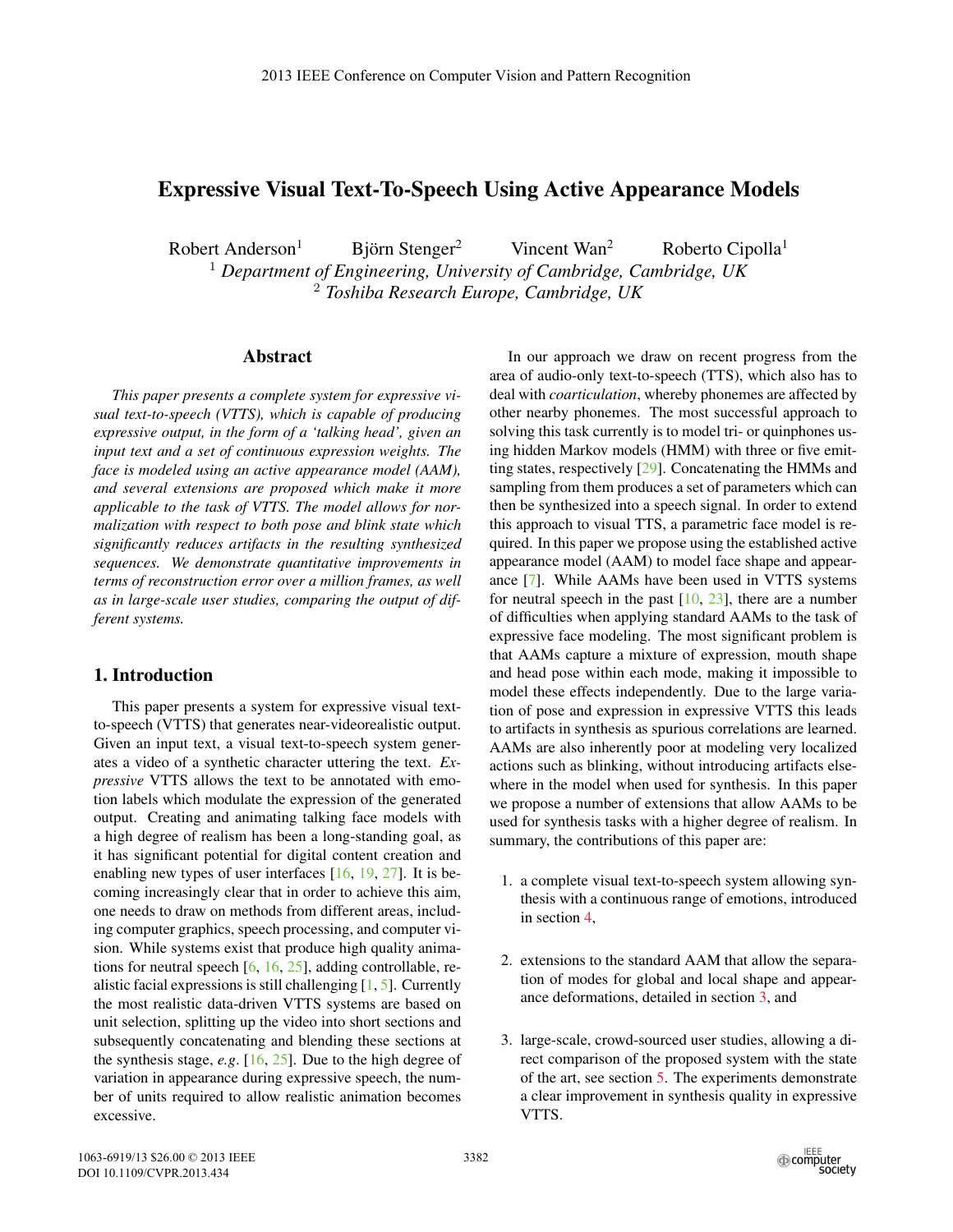# 2. Prior Work

This section gives an overview of recent approaches to visual text-to-speech, grouping them based on their generative model.

Physics based methods model face movement based on simulating the effects of muscle interaction, thereby allowing anatomically plausible animation [1, 20]. However building accurate models requires significant effort and results are currently not videorealistic.

Unit selection methods allow videorealistic synthesis as they concatenate examples actually seen in a training set  $[16, 25]$ . The type of unit can be a single frame for each phoneme  $[12]$  or a sequence of frames  $[5]$  which are blended with their temporal neighbors. The advantage of longer units is that they better model coarticulation, however more units are required in this case to handle all phoneme combinations. The main drawback of unit selection approaches is their lack of flexibility, as they cannot easily be extended to handle new expressions without greatly increasing the number of units.

Statistical modeling approaches use a training set to build models of the speech generation process. HMMs are currently the most popular approach [4, 8]. Statistical models are able to generate high quality results which are sometimes over-smoothed compared to unit selection approaches. The main advantages of these methods are the flexibility they provide in dealing with coarticulation and their ability to handle expression variation in a principled manner.

### 2.1. Face models for VTTS

A number of different face models have been proposed for videorealistic VTTS systems.

Image based models use complete or partial images taken directly from a training set, concatenating them using warping or blending techniques. The resulting appearance is realistic, but this technique limits the synthesis method to unit selection  $[16, 26]$ .

Data-driven 3D models use captured 3D data to generate controllable 3D models. Their main advantages are their invariance to 3D pose changes and their ability to render with an arbitrary pose and lighting at synthesis time. Currently a limiting factor is the complexity of the capture and registration process. While computer vision techniques continue to drive progress in this area [3, 17], until now only relatively small training sets have been acquired, insufficient in size to generate realistic expressive models [5, 24]. Good results have been achieved animating 3D models that do not attempt to appear videorealistic, this avoids the uncanny valley and produces visually appealing synthesis such as that in [21].

Data-driven 2D models can be created from video data, thereby simplifying the capture process of large training corpora. The most common 2D models used are AAMs [10, 23] and Multidimensional Morphable Models (MMMs) [6]. Both of these models are linear in both shape and appearance, but while AAMs represent shape using the position of mesh vertices, MMMs use flow fields to represent 2D deformation.

### 2.2. Active appearance models

In this paper we use AAMs as they produce good results for neutral speech while the low-dimensional parametric representation enables their combination with standard TTS methods. There have been many modifications to the standard AAM designed to target specific applications, see  $[13]$  for an overview. The specific requirements for our system are that the model must be able to track robustly and quickly over a very large corpus of expressive training data and that it must be possible to synthesize videorealistic renderings from statistical models of its parameters. There has been extensive work on tracking expressive data, for example the work of De la Torre and Black [9] in which several independent AAMs representing different regions of the face are created by hand are linked together by a shared affine warp. Modifications for convincing synthesis from AAMs on the other hand are much less well explored. When AAMs have been used for VTTS in the past, small head pose variations have been removed by subtracting the mean AAM parameters for each sentence from all frames within that sentence  $[10]$  however this approach works for small rotations only and leads to a loss of expressiveness. Bilinear AAMs that factor out pose from other motion have been proposed, but the amount of training data required for a VTTS system makes their use prohibitive in our application [14]. The most similar approach to dealing with pose to the method that we propose is that of Edwards *et al*. [11] in which canonical discriminant analysis is used to find semantically meaningful modes and a least squares approach is used to remove the contributions of these modes from training samples. However this approach is not well suited to modeling local deformations such as blinking and the least squares approach to removing the learned modes from training samples can give disproportionate weighting to the appearance component.

### 3. Extending AAMs for Expressive Faces

This section first briefly introduces the standard AAM with its notation and then details the proposed extensions to improve its performance in the expressive VTTS setting. As a baseline we use the AAM proposed by Cootes *et al*. [7] in which a single set of parameters controls both shape and appearance. Throughout this paper we assume that the number of shape and appearance modes is equal but the techniques are equally applicable if this is not the case; modes with zero magnitude can be inserted to en-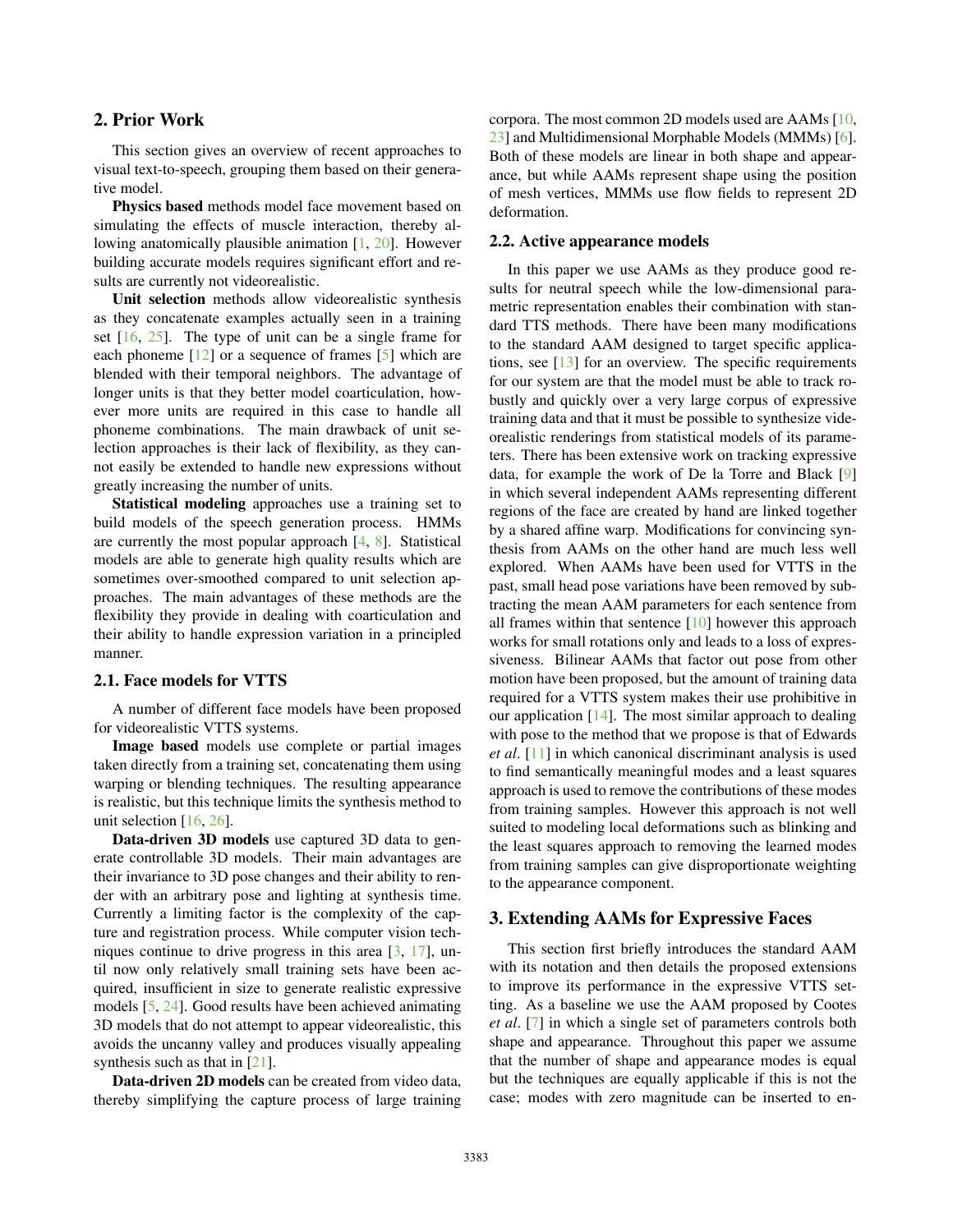

Figure 1: Pose invariant AAM modes. *The first two modes of a standard AAM* (left) *encode a mixture of pose, mouth shape and expression variation.* (right) *The first two modes of a pose invariant AAM encode only rotation, allowing head pose to be decoupled from expression and mouth shape.*

sure that the number of modes is equal. An AAM is defined on a mesh of  $V$  vertices. The shape of the model,  $\mathbf{s} = (x_1, y_1, x_2, y_2, ... x_V, y_V)^T$ , defines the 2D position  $(x<sub>i</sub>, y<sub>i</sub>)$  of each mesh vertex and is a linear model given by

$$
\mathbf{s} = \mathbf{s}_0 + \sum_{i=1}^{M} c_i \mathbf{s}_i,\tag{1}
$$

where  $s_0$  is the mean shape of the model,  $s_i$  is the ith mode of  $M$  linear shape modes and  $c_i$  is its corresponding parameter. We include color values in the appearance of the model, which is given by  $a =$  $(r_1, g_1, b_1, r_2, g_2, b_2, ... r_P, g_P, b_P)^T$ , where  $(r_i, g_i, b_i)$  is the RGB representation of the  $i$ th of the  $P$  pixels which project into the mean shape  $s_0$ . Analogous to the shape model, the appearance is given by

$$
\mathbf{a} = \mathbf{a}_0 + \sum_{i=1}^{M} c_i \mathbf{a}_i,
$$
 (2)

where  $a_0$  is the mean appearance vector of the model, and  $a_i$  is the *i*th appearance mode. Since we use a combined appearance model the weights  $c_i$  in equations 1 and 2 are the same and control both shape and appearance.

## 3.1. Pose invariant AAM modes

The global nature of AAMs leads to some of the modes handling variation which is due to both 3D pose change as well as local deformation, see figure 1 left. Here we propose a method for finding AAM modes that correspond purely to head rotation or to other physically meaningful motions. More formally, we would like to express a face shape **s** as a combination of pose components and deformation components:

$$
\mathbf{s} = \mathbf{s}_0 + \sum_{i=1}^{K} c_i \mathbf{s}_i^{\text{pose}} + \sum_{i=K+1}^{M} c_i \mathbf{s}_i^{\text{deform}}.
$$
 (3)

We would also like to obtain the equivalent expression for the appearance. The coupling of shape and appearance in AAMs makes this a difficult problem. We first find the shape components that model pose  $\{s_i^{pose}\}_{i=1}^K$ , by recording a short training sequence of head rotation with a fixed neutral expression and applying PCA to the observed mean normalized shapes  $\hat{\mathbf{s}} = \mathbf{s} - \mathbf{s}_0$ . We then project  $\hat{\mathbf{s}}$  into the pose variation space spanned by  $\{s_i^{pose}\}_{i=1}^K$  to estimate the weights  $\{c_i\}_{i=1}^K$  in (3):

$$
c_i = \frac{\hat{\mathbf{s}}^{\mathrm{T}} \mathbf{s}_i^{\mathrm{pose}}}{\vert \vert \mathbf{s}_i^{\mathrm{pose}} \vert \vert^2} \,. \tag{4}
$$

Having found these weights we remove the pose component from each training shape to obtain a pose normalized training shape **s**∗:

$$
\mathbf{s}^* = \hat{\mathbf{s}} - \sum_{i=1}^K c_i \mathbf{s}_i^{\text{pose}}.
$$
 (5)

If shape and appearance were indeed independent then we could find the deformation components by principal component analysis (PCA) of a training set of shape samples normalized as in  $(5)$ , ensuring that only modes orthogonal to the pose modes are found, in the same way as [11]. However, there is no guarantee that the weights calculated using (4) are the same for the shape and appearance modes, which means that we may not be able to reconstruct the training examples using the model. This can be problematic, for example if the original AAM tracking method proposed in [7] or the method introduced in section 3.4 are to be used, as these require the AAM descriptors for each training sample. To overcome this problem we compute the mean of each  ${c_i}_{i=1}^K$  of the appearance and shape weights:

$$
c_i = \frac{1}{2} \left( \frac{\hat{\mathbf{s}}^{\mathrm{T}} \mathbf{s}_i^{\mathrm{pose}}}{||\mathbf{s}_i^{\mathrm{pose}}||^2} + \frac{\hat{\mathbf{a}}^{\mathrm{T}} \mathbf{a}_i^{\mathrm{pose}}}{||\mathbf{a}_i^{\mathrm{pose}}||^2} \right).
$$
 (6)

The model is then constructed by using these weights in (5) and finding the deformation modes from samples of the complete training set. Note that this decomposition does not guarantee orthogonality of shape or appearance modes, but we did not find this to be an issue in our application.

### 3.2. Local deformation modes

In this section we propose a method to obtain modes for local deformations such as eye blinking. This can be achieved by a modified version of the method described in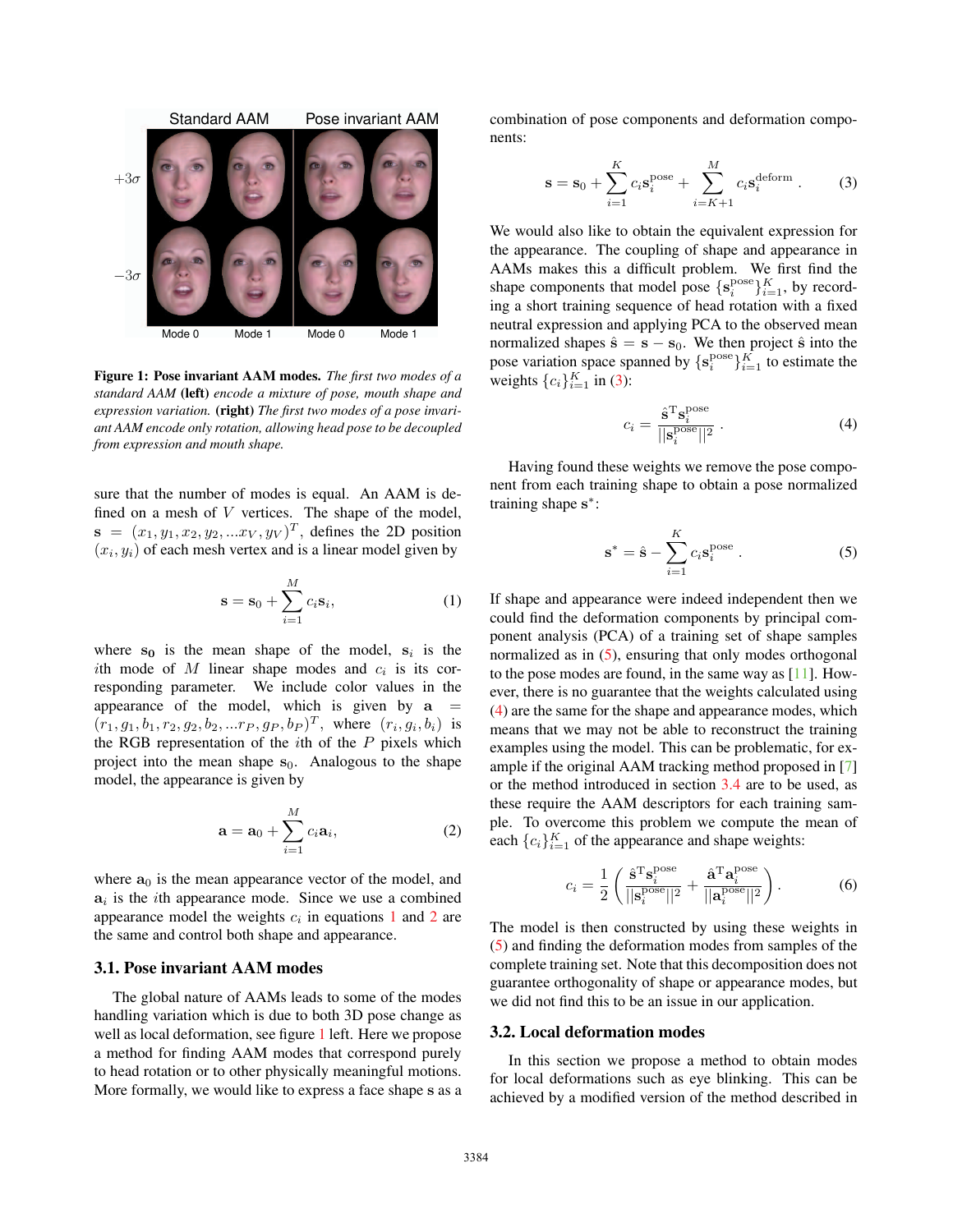the previous section. Firstly shape and appearance modes which model blinking are learned from a video containing blinking with no other head motion. Directly applying the method in section 3.1 to remove these blinking modes from the training set introduces artifacts. The reason for this is apparent when considering the shape mode associated with blinking in which the majority of the movement is in the eyelid. This means that if the eyes are in a different position relative to the centroid of the face (for example if the mouth is open, lowering the centroid) then the eyelid is moved toward the mean eyelid position, even if this artificially opens or closes the eye. Instead of computing the weights of absolute coordinates in (6) we therefore propose to use relative shape coordinates using a Laplacian operator:

$$
c_i^{\text{blink}} = \frac{1}{2} \left( \frac{L(\hat{\mathbf{s}})^{\text{T}} L(\mathbf{s}_i^{\text{blink}})}{||L(\mathbf{s}_i^{\text{blink}})||^2} + \frac{\hat{\mathbf{a}}^T \mathbf{a}_i^{\text{blink}}}{||\mathbf{a}_i^{\text{hink}}||^2} \right). \tag{7}
$$

The Laplacian operator  $L()$  is defined on a shape sample such that the relative position,  $\delta_i$  of each vertex i within the shape can be calculated from its original position  $p_i$  using

$$
\delta_i = \sum_{j \in \mathcal{N}} \frac{\mathbf{p}_i - \mathbf{p}_j}{||d_{ij}||^2},\tag{8}
$$

where  $N$  is a one-neighborhood defined on the AAM mesh and  $d_{ij}$  is the distance between vertices i and j in the mean shape. This approach correctly normalizes the training samples for blinking, as relative motion within the eye is modeled instead of the position of the eye within the face.

# 3.3. Segmenting AAMs into regions

Different regions of the face can be moved nearly independently, a fact that has previously been exploited by segmenting the face into regions, which are modeled separately and blended at their boundaries [2, 9, 22]. While this approach tends to be followed in 3D models, it is difficult to apply to synthesizing with AAMs as these are not invariant to 3D pose, and mixing components could result in implausible instances where different regions have different pose.

The decomposition into pose and deformation components in (3) allows us to further separate the deformation components according to the local region they affect. We split the model into R regions and model its shape according to:

$$
\mathbf{s} = \mathbf{s}_0 + \sum_{i=1}^{K} c_i \mathbf{s}_i^{\text{pose}} + \sum_{j=1}^{R} \sum_{i \in I_j} c_i \mathbf{s}_i^j , \qquad (9)
$$

where  $I_j$  is the set of component indices associated with region j. The modes for each region are learned by only considering a subset of the model's vertices according to manually selected boundaries marked in the mean shape. Modes are iteratively included up to a maximum number,

by greedily adding the mode corresponding to the region which allows the model to represent the greatest proportion of the observed variance in the training set. The analogous model is used for appearance. Linear blending is applied locally near the region boundaries.

We use this approach to split the face into an upper and lower half. The advantage of this is that changes in mouth shape during synthesis cannot lead to artifacts in the upper half of the face. Since global modes are used to model pose there is no risk of the upper and lower halves of the face having a different pose.

## 3.4. Extending the domain of an existing AAM

This section describes a method to extend the spatial domain of a previously trained AAM without affecting the existing model. In our case it was employed to extend a model that was trained only on the face region to include hair and ear regions in order to add more realism.

The set of  $N$  training images for the existing  $AAM$ is known, as are the original model coefficient vectors  $\{\mathbf c_j\}_{j=1}^N$ ,  $\mathbf c_j \in \mathcal R^M$  for these images. We proceed by labeling the regions to be included in the model, resulting in a new set of N training shapes  $\{\tilde{s}_j^{\text{ext}}\}_{j=1}^N$  and appearances  $\{\tilde{\mathbf{a}}_j^{\text{ext}}\}_{j=1}^N$ . Given the original model with M modes, the new shape modes,  $\{s_i\}_{i=1}^M$ , should satisfy the following constraint

$$
\left[\begin{array}{c} \tilde{\mathbf{s}}_1^{\text{ext}} \dots \tilde{\mathbf{s}}_N^{\text{ext}} \end{array}\right] = \left[\begin{array}{c} \mathbf{s}_1 \dots \mathbf{s}_M \end{array}\right] \left[\begin{array}{c} \mathbf{c}_1 \dots \mathbf{c}_N \end{array}\right], \quad (10)
$$

which states that the new modes can be combined, using the original model coefficients, to reconstruct the extended training shapes  $\tilde{\mathbf{s}}_j^{\text{ext}}$ . Assuming that the number of training samples  $N$  is larger than the number of modes  $M$  the new shape modes can be obtained as the least-squares solution. New appearance modes are found analogously.

## 3.5. Adding regions with static texture

Since the teeth and tongue are occluded in many of the training examples, the synthesis of these regions contains significant artifacts when modeled using a standard AAM. To reduce these artifacts we use a fixed shape and texture for the upper and lower teeth. The displacements of these static textures are given by the displacement of a vertex at the center of the upper and lower teeth respectively. The teeth are rendered before the rest of the face, ensuring that the correct occlusions occur. A visual comparison is provided in figure  $4(h)$ .

## 4. Synthesis framework

Our synthesis model takes advantage of an existing TTS approach known as cluster adaptive training (CAT). The AAM described in the previous section is used to express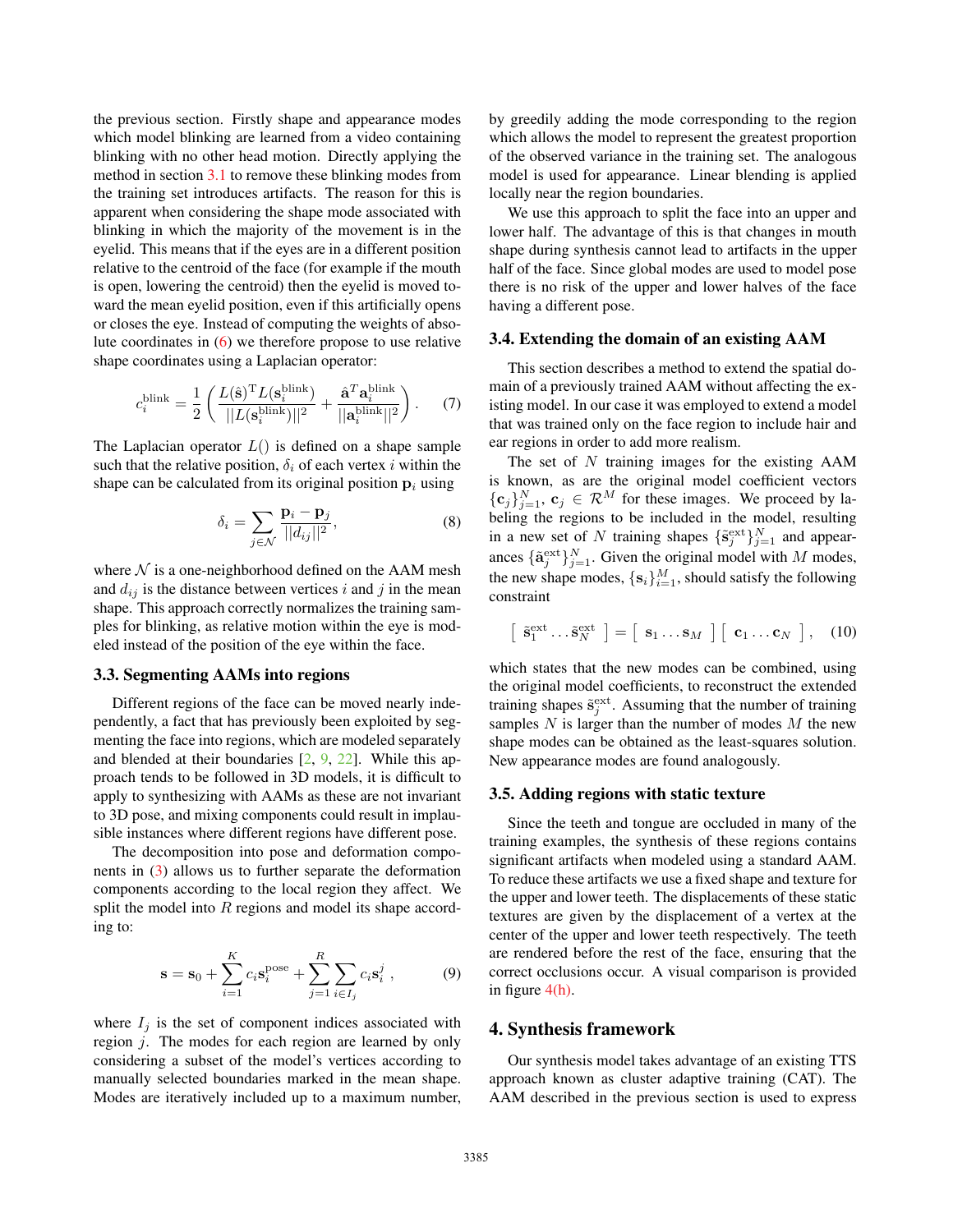each frame in the training set as a low dimensional vector. The audio and video data are modeled using separate streams within a CAT model, a brief overview of which is given next.

# 4.1. Cluster adaptive training (CAT)

Cluster adaptive training  $(CAT)$   $[28]$  is an extension to hidden Markov model text-to-speech (HMM-TTS). HMM-TTS is a parametric approach to speech synthesis [29] which models quinphones using HMMs with five emitting states. Concatenating the HMMs and sampling from them produces a set of parameters which can then be resynthesized into synthetic speech. Typically, a decision tree is used to cluster the quinphones to handle sparseness in the training data. For any given quinphone the means and variances to be used in the HMMs may be looked up using the decision tree.

The key addition of CAT is the use of multiple decision trees to capture speaker- or emotion-dependent information. Figure 2 shows the structure of the CAT model. Each cluster has its own decision tree and the means of the HMMs are determined by finding the mean for each cluster and combining them using the formula

$$
\mu_m^{\text{expr}} = \mathbf{M}_m \boldsymbol{\lambda}^{\text{expr}},\tag{11}
$$

where  $\mu_m^{\text{expr}}$  is the mean for a given expression, m is the state of the HMM,  $M_m$  is the matrix formed by combining the means from each cluster and *λ*expr is a weight vector.

Each cluster in CAT may be interpreted as a basis defining an expression space. To form the bases, each cluster is initialized using the data of one emotion (by setting the  $\lambda$ 's to zero or one as appropriate). The Maximum-Likelihood criterion is used to update all the parameters in the model (weights, means and variances, and decision trees) iteratively. The resulting  $\lambda$ 's may interpreted as coordinates within the expression space. By interpolating between  $\lambda^{\exp r_1}$  and  $\lambda^{\exp r_2}$  we can synthesize speech with an expression between two of the originally recorded expressions. Since the space is continuous it is possible to synthesize at any point in the space and generate new expressions. For more details the reader is referred to [15].

### 5. Experiments

We collected a corpus of 6925 sentences, divided between 6 emotions; neutral, tender, angry, afraid, happy and sad. From the data 300 sentences were held out as a test set and the remaining data was used to train the speech model. The speech data was parameterized using a standard feature set consisting of 45 dimensional Mel-frequency cepstral coefficients, log-F0 (pitch) and 25 band aperiodicities, together with the first and second time derivatives of these features. The visual data was parameterized using



Figure 2: Cluster adaptive training (CAT)*. Each cluster is represented by a decision tree and defines a basis in expression space. Given a position in this expression space defined by*  $\lambda^{\text{expr}} = [\lambda_1 \dots \lambda_P]$  *the properties of the HMMs to use for synthesis can be found as a linear sum of the cluster properties.*

the AAMs described below. We trained different AAMs in order to evaluate the improvements obtained with the proposed extensions. In each case the AAM was controlled by 17 parameters and the parameter values and their first time derivatives were used in the CAT model.

The first model used,  $AAM<sub>base</sub>$ , is a standard  $AAM$  as described in [7], built from 71 training images in which 47 facial keypoints were labeled by hand. Additionally, contours around both eyes, the inner and outer lips, and the edge of the face were labeled and points were sampled at uniform intervals along their length. The second model,  $\text{AAM}_{\text{decomp}}$ , separates both 3D head rotation (modeled by two modes) and blinking (modeled by one mode) from the deformation modes as described in sections 3.1 and 3.2. The third model,  $AAM_{\text{regions}}$ , is built in the same way as  $AAM_{\text{decomp}}$  expect that 8 modes are used to model the lower half of the face and 6 to model the upper half, see section  $3.3$ . The final model,  $AAM_{full}$ , is identical to AAMregions except for the mouth region which is modified as described in section 3.5. Please see the supplementary video for samples of synthesis.

#### 5.1. Evaluating AAM reconstruction

In the first experiment we quantitatively evaluate the reconstruction error of each AAM on the complete data set of 6925 sentences which contains approximately 1 million frames. The reconstruction error was measured as the  $L_2$ norm of the per-pixel difference between an input image warped onto the mean shape of each AAM and the generated appearance. Figure  $3(a)$  shows how reconstruction errors vary with the number of AAM modes. It can be seen that while with few modes,  $AAM<sub>base</sub>$  has the lowest reconstruction error, as the number of modes increases the difference in error decreases. In other words, the flexibility that semantically meaningful modes provide does not come at the expense of reduced tracking accuracy. In fact we found the modified models to be more robust than the base model, having a lower worst case error on average, as shown in figure  $3(b)$ . This is likely due to  $AAM_{\text{regions}}$  and  $AAM_{\text{decomp}}$ being better able to generalize to unseen examples as they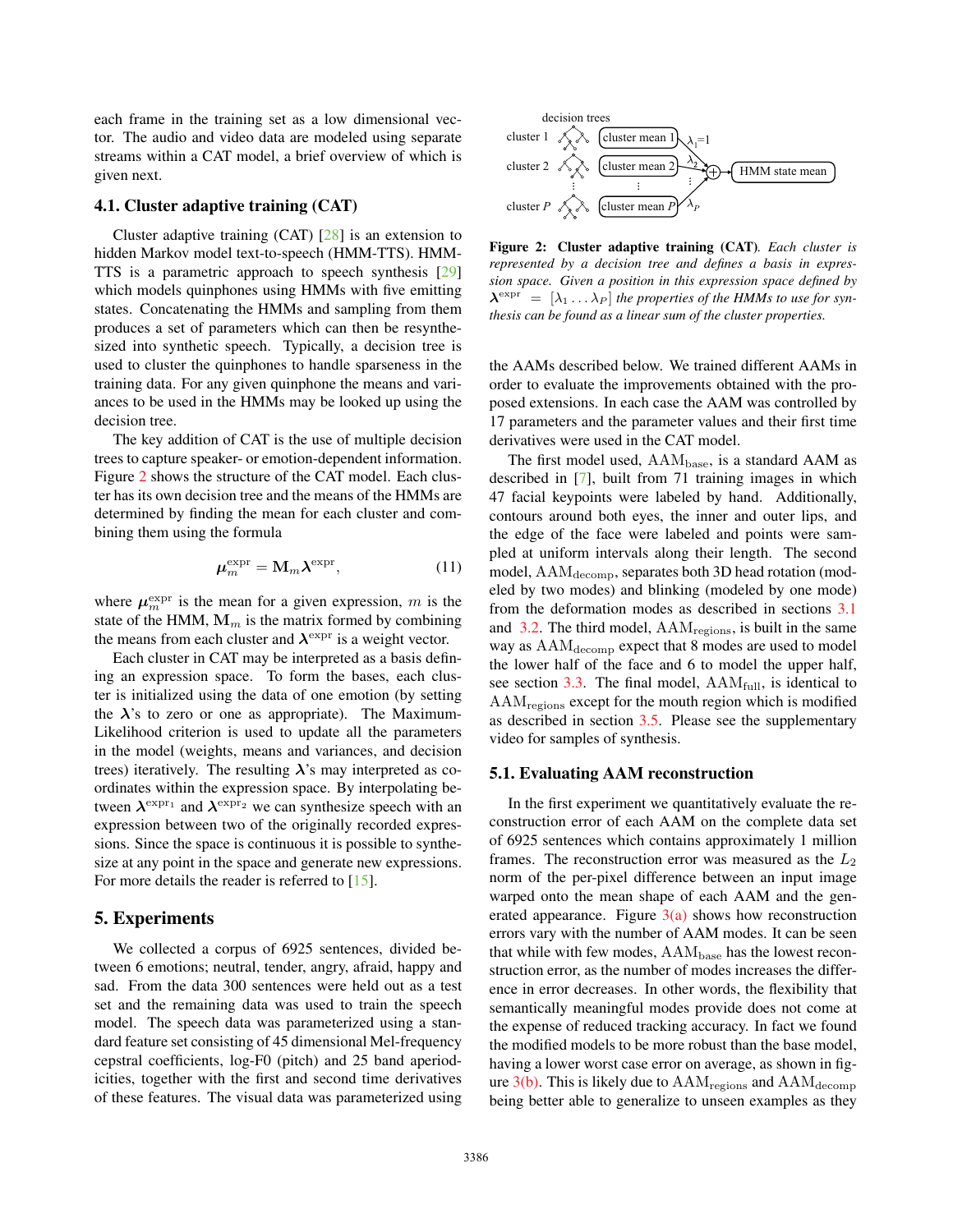

Figure 3: AAM reconstruction errors. *(a) Average errors* vs*. number of AAM modes. It can be seen that the average errors of all models converge as the number of modes increases. (b) Cumulative number of sentences remaining below a given tracking error (for models using 17 modes). It can be seen that the proposed AAM extensions of* AAMregions *and* AAMdecomp *reduce the maximum errors compared to the standard* AAMbase*. (c) An example of tracking failure for* AAMbase *since this combination of mouth shape and expression did not appear in the training set.*

do not overfit the training data by learning spurious correlations between different face regions. An example where this causes  $AAM<sub>base</sub>$  to fail is given in figure  $3(c)$ .

## 5.2. User studies

We carried out a number of large-scale user studies in order to evaluate the perceptual quality of the synthesized videos. The experiments were distributed via a crowd sourcing website, presenting users with videos generated by the proposed system.

# 5.2.1 Preference studies

To determine the qualitative effect of the choice of AAM on the final system we carried out preference tests on systems built using the different AAMs. For each preference test 10 sentences in each of the six emotions were generated with two models rendered side by side. Each pair of AAMs was evaluated by 10 users who were asked to select between the left model, right model or having no preference (the order of our model renderings was switched between experiments to avoid bias), resulting in a total of 600 pairwise comparisons per preference test. In this experiment the videos were shown without audio in order to focus on the quality of the face model.

From table 1 it can be seen that  $AAM_{full}$  achieved the highest score, and that  $AAM_{\text{regions}}$  is also preferred over the standard AAM. This preference is most pronounced for expressions such as *angry*, where there is a large amount of head motion and less so for emotions such as *neutral* and *tender* which do not involve significant movement of the head. This demonstrates that the proposed extensions are particularly beneficial to expressive VTTS.

#### 5.2.2 Comparison with other talking heads

In order to compare the output of different VTTS systems users were asked to rate the realism of sample synthesized sentences on a scale of 1 to 5, with 5 corresponding to 'completely real' and 1 to 'completely unreal'. Sample sentences that were publicly available were chosen for the evaluation, and scaled to a face region height of approximately 200 pixels. The degree of expressiveness of the systems range from neutral speech only to highly expressive. The results in Table 2 show that the system by Liu *et al*. was rated most realistic among the systems for neutral speech and with a small degree of expressiveness. The proposed system performs comparably to other methods in the neutral speech category, while for larger ranges of expression it achieved a significantly higher score than the system by Cao *et al*. In this study each system was rated by 100 users.

### 5.2.3 Emotion recognition study

In the final study we evaluated the ability of the proposed VTTS system to express a range of emotions. Users were presented either with video or audio clips of a single sentence from the test set and were asked to identify the emotion expressed by the speaker, selecting from a list of six emotions. The synthetic video data for this evaluation was generated using the  $AAM_{\text{regions}}$  model. We also compared with versions of synthetic video only and synthetic audio only, as well as cropped versions of the actual video footage. In each case 10 sentences in each of the six emotions were evaluated by 20 people, resulting in a total sample size of 1200. Example frames showing each emotion are given in figure 4.

The average recognition rates are 73% for the captured footage, 77% for our generated video (with audio), 52% for the synthetic video only and 68% for the synthetic audio only. These results indicate that the recognition rates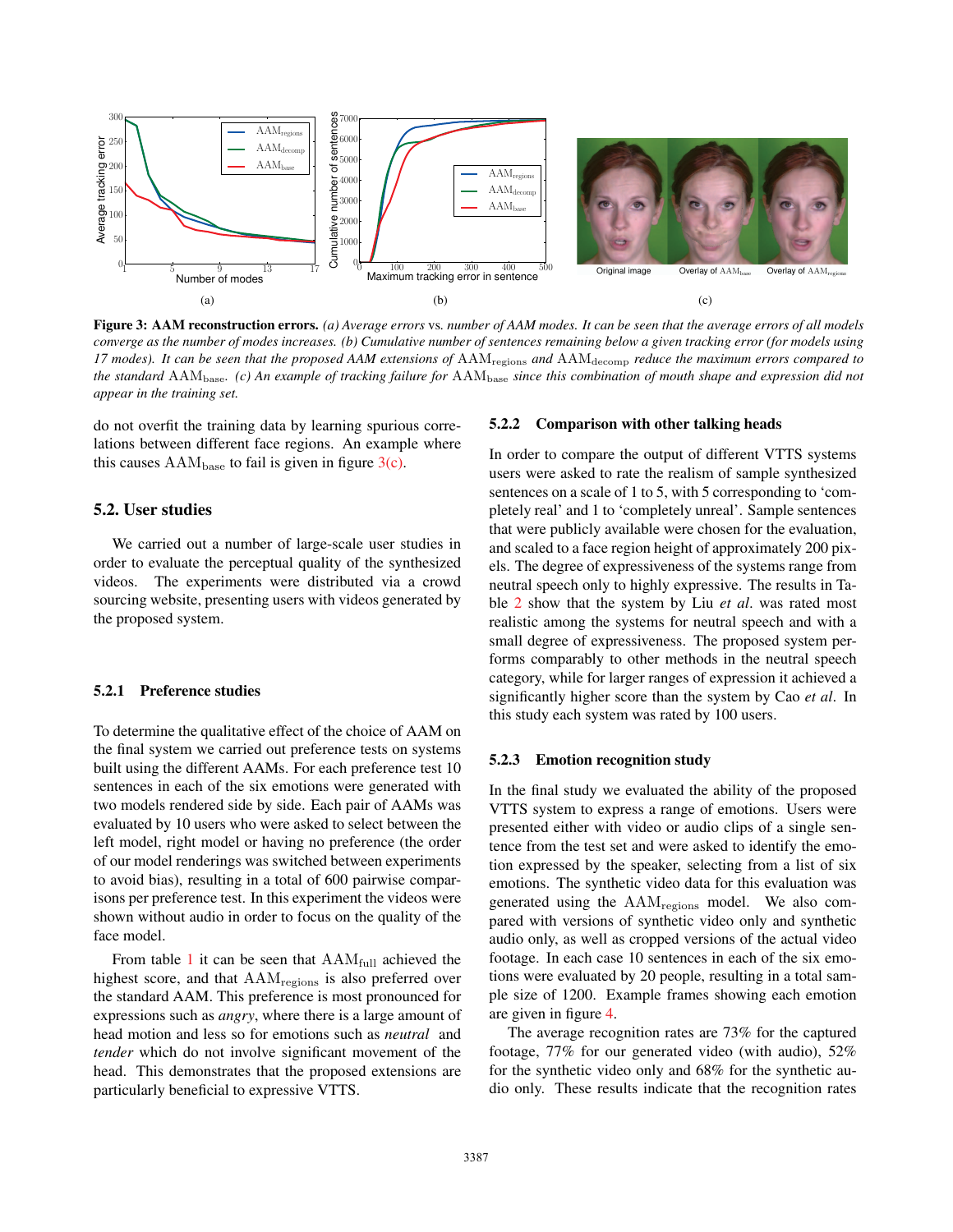| AAM<br>base | AAM AAM<br>decomp region full |    | AAM | Orig.<br>video | No<br>pref.    | AAM<br>base | AAM AAM AAM<br>decomp region |    | full | Orig.<br>video | No<br>pref. | AAM<br>base | AAM AAM AAM<br>decomp region full |    |    | Orig.<br>video | No<br>pref. |
|-------------|-------------------------------|----|-----|----------------|----------------|-------------|------------------------------|----|------|----------------|-------------|-------------|-----------------------------------|----|----|----------------|-------------|
| 36          | 37                            |    |     |                | 28             | 40          | 36                           |    |      |                | 24          | 33          | 45                                |    |    |                | つつ          |
| 34          |                               | 48 |     |                | 18             | 37          |                              | 47 |      |                | 15          | 20          |                                   | 75 |    |                |             |
| 34          |                               |    | 53  |                | 13             | 45          |                              |    | 41   |                | 14          | 22          |                                   |    | 72 |                |             |
|             | 35                            | 39 |     |                | 25             |             | 42                           | 35 |      |                | 22          |             | 29                                | 52 |    |                | 19          |
|             | 33                            | 51 |     |                | 16             |             | 38                           | 48 |      |                | 13          |             | 31                                | 49 |    |                | 19          |
|             |                               | 30 | 50  |                | 20             |             |                              | 28 | 46   |                | 26          |             |                                   | 33 | 43 |                | 24          |
|             |                               |    | 14  | 82             | $\overline{4}$ |             |                              |    |      | 83             | 6           |             |                                   |    |    | 84             |             |
|             |                               |    |     |                |                |             |                              |    |      |                |             |             |                                   |    |    |                |             |

Table 1: Pairwise preference tests *between different models. Scores shown as percentages of all votes for:* (left) *all emotions,* (middle) *neutral, and* (right) *angry. There is a preference for the refined models for the average score over all emotions, this is mostly due to the emotions with a large amount of movement, such as angry. The preference for the proposed model over other AAMs is particularly clear for emotions with significant head motion, such as angry shown in the right table.*

| <b>Method</b>                          |             | <b>Expressions</b> Realism Score |       |
|----------------------------------------|-------------|----------------------------------|-------|
| Chang and Ezzat $[6]$                  | neutral     | 3.3                              | (4.5) |
| Deena <i>et al.</i> $\lceil 10 \rceil$ | neutral     | 3.4                              | (3.7) |
| Wang et al. $[26]$ male                | neutral     | 14.0                             |       |
| Wang et al. $[26]$ fem.                | neutral     | 3.9                              |       |
| Liu et al. $[16]$                      | neutral     | 4.3                              | (4.6) |
| this paper                             | neutral     | 3.7                              | (4.4) |
| Liu et al. $[16]$                      | small range | 3.6                              |       |
| Melenchon et al. [18]                  | small range | 13.1                             |       |
| Cao <i>et al.</i> [5]                  | small range | 2.6                              |       |
| Cao <i>et al.</i> [5]                  | large range | 2.7                              |       |
| this paper                             | large range | 3.8                              | (4.4) |

Table 2: Comparative user study. *Users rated the realism of sample sentences generated using different VTTS systems where higher values correspond to more realistic output. Scores for actual footage are shown in the last column for systems where data was available. It can be seen that for high expressiveness the proposed system achieves a higher score than that by Cao* et al*.*

for synthetically generated results are comparable, or even slightly higher than for the real footage. This may be due to the stylization of the expression in the synthesis. Confusion matrices between the different expressions are shown in figure 5. Tender and neutral expressions are most easily confused in all cases. While some emotions are better recognized from audio only, the overall recognition rate is higher when using both cues.

# 6. Conclusions and future work

In this paper we have demonstrated a complete visual text-to-speech system which is capable of creating nearvideorealistic synthesis of expressive text. We have carried out user studies showing that its performance is state of the art by comparing directly to other current VTTS systems. To improve performance of our system we have adapted active appearance models to reduce the main artifacts resulting from using a person specific active appearance model for rendering. In the future we plan to extend the system so that the identity of the speaker is controllable as well as their expression.

Acknowledgments. We are grateful to all researchers in the Speech Technology Group at Toshiba Research Europe for their work on the speech synthesis side of the model. We also thank Oliver Woodford, Sam Johnson and Frank Perbet for helpful discussions on the paper.

# References

- [1] I. Albrecht, M. Schröder, J. Haber, and H. Seidel. Mixed feelings: expression of non-basic emotions in a musclebased talking head. *Virt. Real.*, 8(4):201–212, 2005. 1, 2
- [2] V. Blanz and T. Vetter. A morphable model for the synthesis of 3D faces. *SIGGRAPH*, pages 187–194, 1999. 4
- [3] D. Bradley, W. Heidrich, T. Popa, and A. Sheffer. High resolution passive facial performance capture. *ACM TOG*, 29(4), 2010. 2
- [4] M. Brand. Voice puppetry. In *SIGGRAPH*, pages 21–28, 1999. 2
- [5] Y. Cao, W. Tien, P. Faloutsos, and F. Pighin. Expressive speech-driven facial animation. *ACM TOG*, 24(4):1283– 1302, 2005. 1, 2, 7
- [6] Y. Chang and T. Ezzat. Transferable videorealistic speech animation. In *SIGGRAPH*, pages 143–151, 2005. 1, 2, 7
- [7] T. Cootes, G. Edwards, and C. Taylor. Active appearance models. *IEEE PAMI*, 23(6):681–685, 2001. 1, 2, 3, 5
- [8] D. Cosker, S. Paddock, D. Marshall, P. Rosin, and S. Rushton. Towards perceptually realistic talking heads: models, methods and mcgurk. In *Symp. Applied perception in graphics and visualization*, pages 151–157, 2004. 2
- [9] F. De la Torre and M. Black. Robust parameterized component analysis: theory and applications to 2d facial appearance models. *Computer Vision and Image Understanding*, 91(1):53–71, 2003. 2, 4
- [10] S. Deena, S. Hou, and A. Galata. Visual speech synthesis by modelling coarticulation dynamics using a non-parametric